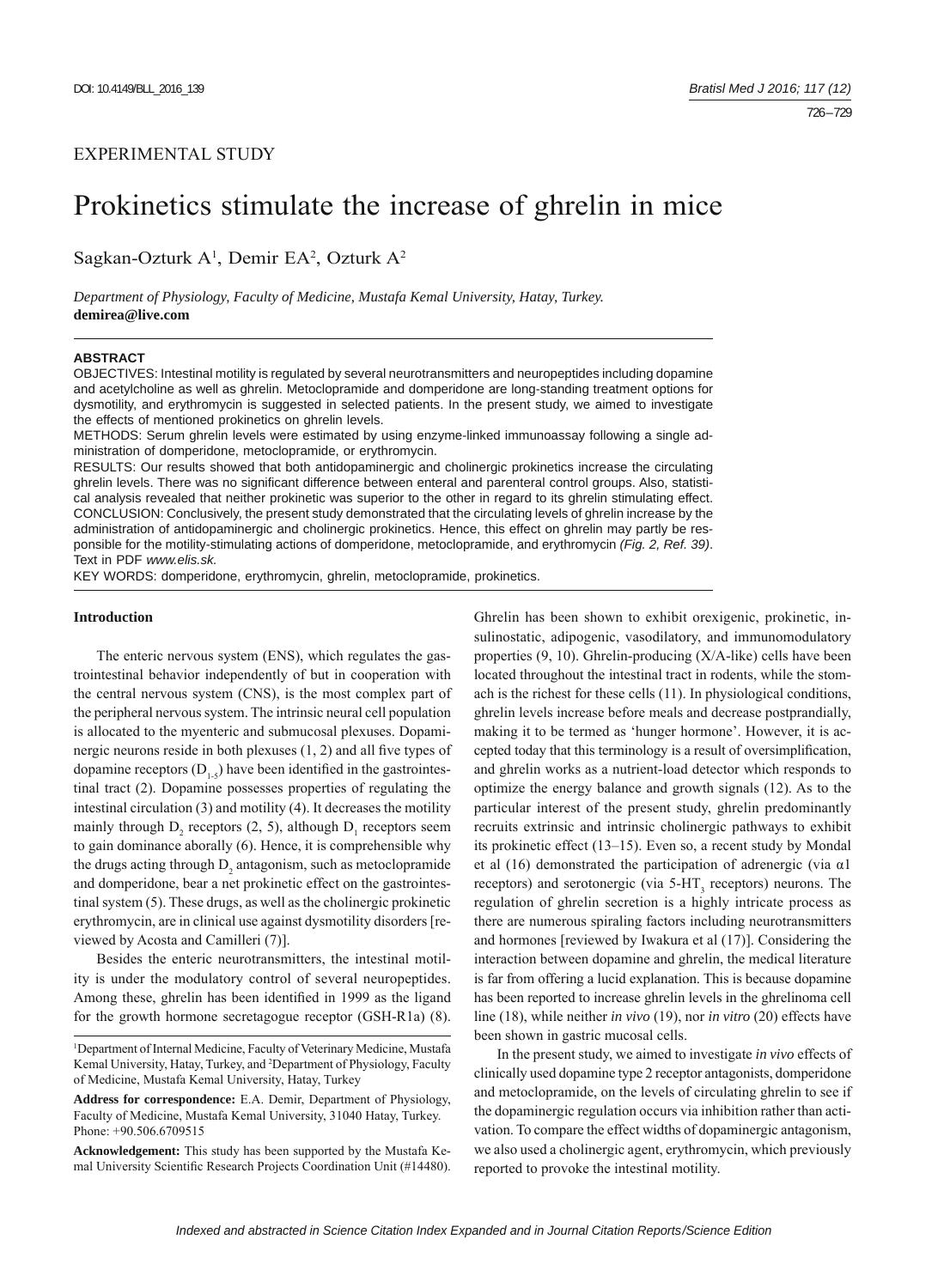# **Materials and methods**

# *Animals and chemicals*

A total of 40 adult (> 10 weeks) male Balb/c mice were purchased from the Mustafa Kemal University Application and Research Center for Experimental Researches (Hatay, Turkey). The animals were housed in polycarbonate cages under standardized conditions (22  $\pm$  2 °C temperature, 55  $\pm$  10 % relative humidity, 12:12-h light/dark cycle). Tap water and mouse chow were provided *ad libitum*. Domperidone (Janssen Pharmaceutica, Belgium) and erythromycin thiocyanate [eq. to 92.54 % (w/w) erythromycin base] (Vetas, Turkey) were ground to fine powder and suspended in distilled water. Metoclopramide (Sifar, Turkey) was obtained as a ready-to-use solution. All experimental procedures were approved by the Local Ethics and Animal Care Committee of Mustafa Kemal University (#2015/6-6) and performed in accordance with the National Institute of Health Guide for Care and Use of Laboratory Animals (Publication No. 86-23, revised 1996).

#### *Experimental design*

The animals were randomly assigned to five groups as Enteral Control (ECon;  $n = 8$ ), Parenteral Control (PCon;  $n = 8$ ), Domperidone (Dom;  $n = 8$ ), Metoclopramide (Met;  $n = 8$ ), and Erythromycin (Eryt;  $n = 8$ ). All animals were fasted overnight (12 h) and then given either the vehicle or respective drug depending on which group the animals belonged to. A volume of 0.5 mL distilled water was orally given to Econ group. Dom and Eryt groups received 20 mg/kg domperidone and 6 mg/kg erythromycin thiocyanate, respectively, by oral gavage. PCon animals were intraperitoneally injected with 0.9 % sodium chloride solution (0.2 mL), while 20 mg/kg, i.p. metoclopramide was administered to the animals in Met group. The animals were anesthetized with 2 % isoflurane in a ventilation chamber immediately before the cardiac puncture to acquire blood. Considering the diverse pharmacokinetics of the drugs, the blood was drawn at time points differing as for the groups: following the drug administration, at 5th min for PCon and Met, 15th min for ECon, 30th min for Dom, and 90th min for Eryt. Collected blood was decanted into serum tubes and left to clot for 2 hours at room temperature. Following the centrifugation for 15 minutes at 1000 g, the supernatant was pipetted into microcentrifuge tubes for immunochemical analysis. Active ghrelin levels in the serum were measured by using an ELISA kit (Elabscience Biotechnology, China) following the instructions of the manufacturer. The optical density was measured spectrophotometrically at a wavelength of 450 nm and ghrelin concentrations (ng/dL) were determined by comparing the optical density of the samples to the standard curve.

#### *Statistical analysis*

Data for enteral treatment groups (ECon vs Dom vs Eryt) were analyzed by one-way ANOVA test followed by post hoc Fisher's least significant difference (LSD) test. The two-tailed unpaired Student's t-test was used for parenteral treatment groups (PCon vs Met) and control groups (ECon vs PCon). The normality of data distribution was determined by using Shapiro-Wilk normality

test. The analyses were performed using Prism v.6.0 (Graphpad software Inc.). The statistical significance was considered as  $p <$ 0.05. Data are represented as means  $\pm$  standard errors of means.

# **Results**

As illustrated in Figure 1, serum ghrelin concentration was increased (one-way ANOVA test; F  $(2,21) = 3.542$ , p = 0.047) by the administration of either domperidone or erythromycin compared to orally treated controls (post hoc LSD test;  $p = 0.032$  and  $p = 0.032$ , respectively). Although Eryt group displayed a higher level of ghrelin than Dom group, the difference was not statistically significant (post hoc LSD test;  $p > 0.05$ ). There was no significant difference between enteral and parenteral control groups after receiving the respective vehicle (Student's t-test;  $t = 0.699$ ,  $df= 14$ ,  $p = 0.496$ ) (Fig. 2A). In comparison to PCon animals, the administration of metoclopramide raised the circulating ghrelin levels (Student's t-test;  $t = 2.539$ ,  $df = 14$ ,  $p = 0.024$ ), as depicted in Figure 2B. The multiple comparison of Met, Dom, and Eryt groups showed no statistically significant difference (one-way ANOVA test; F  $(2,21) = 0.828$ , p = 0.451).

#### **Discussion**

Domperidone and metoclopramide, the antidopaminergic prokinetics, are commonly prescribed against a variety of intestinal motility disorders, as well as for the prevention of nausea and vomiting (5). In recent years, erythromycin, the first macrolide discovered, has been recommended to be used for its prokinetic properties, which is through cholinergic recruitment, although with cautions (21, 22). Additionally, ghrelin, an endogenous neuropeptide, is known to enhance the motility and so, ghrelin mimetics are proposed to be a novel line of the treatment strategy in intestinal motility disorders (23). However, to date, the interactions of the investigated prokinetics, namely domperidone, metoclopramide and erythromycin, with ghrelin secretion have remained occult. The results of the present study indicated a significant increase in ghrelin with both types of prokinetics.



**Fig. 1. The administration of either domperidone or erythromycin increased ghrelin concentrations. Asterisk (\*) indicates the statistical**  significance  $(p < 0.05)$  versus control group.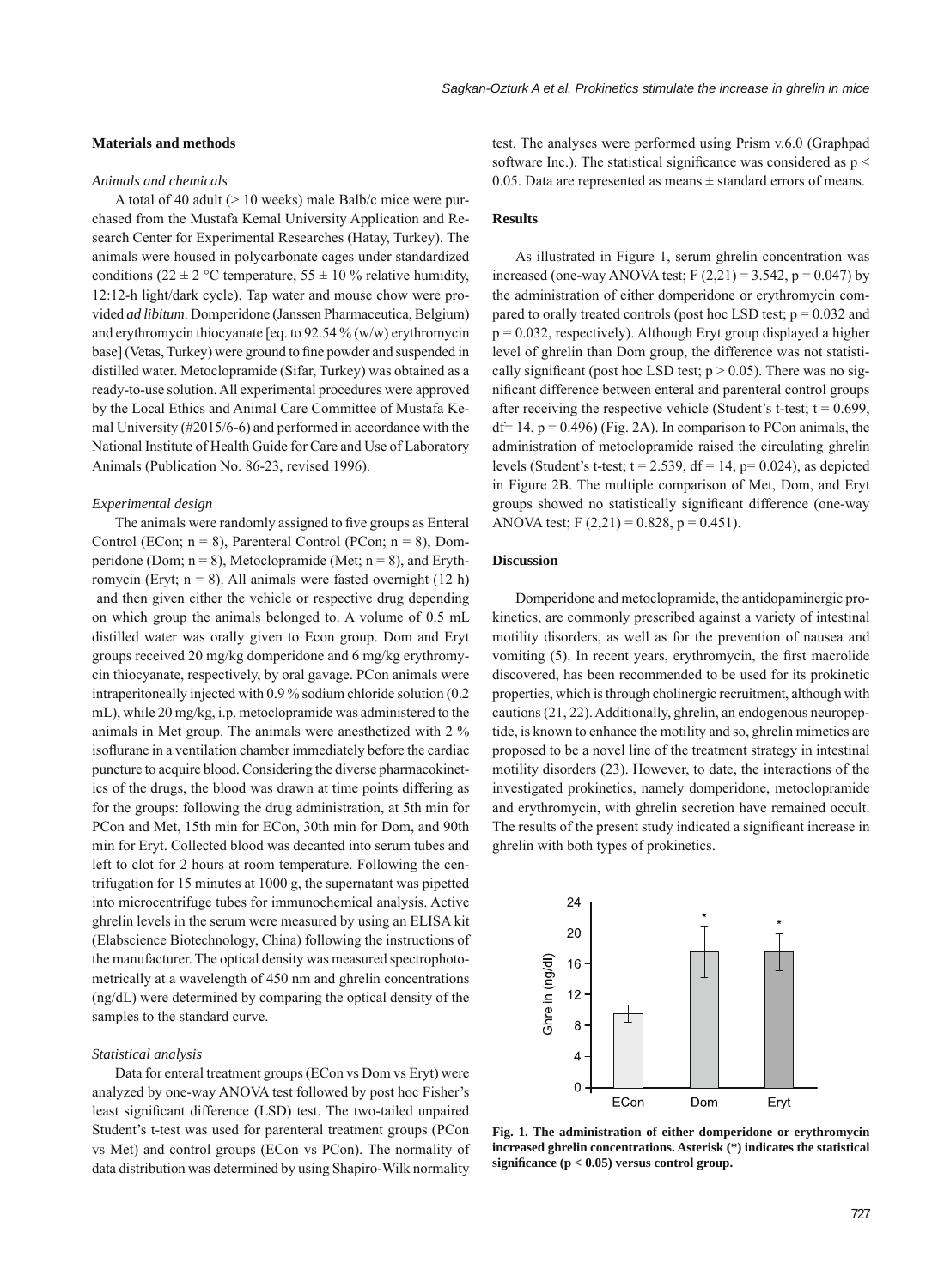

Fig. 2. (A) There was no statistically significant difference between enteral and parenteral controls ( $p > 0.05$ ). (B) Compared to parenteral **controls, the administration of metoclopramide resulted in an increase in ghrelin. Asterisk (\*) indicates the statistical signifi cance (p < 0.05) versus control group.**

Erythromycin occupies the motilin receptors in human, which enhances intestinal motility through the cholinergic activity (24). Because it is a well-established fact that acetylcholine provokes the increase in ghrelin (25), the relation between erythromycin and ghrelin can be anticipated in humans. On the other hand, rodents lack the motilin receptors (26). Nevertheless, several authors have reported a prokinetic feature of erythromycin in rodents (27, 28). The present study demonstrated an increase in circulating ghrelin with the erythromycin treatment, although the mechanism of this increase, which is needed to be explained in future studies, seems to be independent of the motilin receptors. In regard to the results with antidopaminergic prokinetics, taking a look at Parkinson's disease can be elucidatory, because it is a quintessential prototype for central dopaminergic deficiency. Although about a half of the patients suffering from Parkinson's disease experience reduced intestinal motility (29), it is likely because of decreased cholinergic and increased catecholaminergic stimulation (30), and dopaminergic medication (31). The study by Unger et al (32) pointed out the decrease in ghrelin signaling under this catecholaminergic and dopaminergic overstimulation, whereas it should be also noted that Karasawa et al (33) reported conflicting findings in a similar experimental Parkinsonism model. Interestingly, no change in fasting ghrelin in vagotomized patients (34) suggests that disturbed cholinergic transmission is not a determinant for lowered ghrelin levels in Parkinson's disease. Moreover, an *in vitro* study by Iwakura et al (18) demonstrated that dopamine stimulates the ghrelin release via  $D_1$  receptors in the mouse ghrelinoma cell line (MGN3-1). Since  $D_1$  and  $D_2$  receptors have antithetic characters as  $D_2$  receptor antagonists potentiate D<sub>1</sub> receptor-associated events and *vice versa* in the CNS  $(35)$ , the increment of ghrelin concentrations with  $D<sub>2</sub>$ antagonists may be related to the enhancement of  $D_1$  receptor activity. It is of note that the interrelation of  $D_1$  and  $D_2$  receptors in this manner in the gastrointestinal system remains unknown. It is also not clear if intestinal dopamine influences ghrelin release *in vivo*; however, the facts that the ghrelin-producing cells are stimulated by low ambient D-glucose (36), and the intra-gastric infusion of nutrients provoke the increase in dopamine in the brain (37) may confer an indirect evidence for the interaction between dopamine

and ghrelin in the gastrointestinal system. A simpler explanation of our results may depend on the ability of  $D_2$  stimulation to inhibit acetylcholine release (38). The antagonism of  $D_2$  receptors may result in the potentiation of cholinergic transmission, which leads to the increment of ghrelin secretion. Interestingly, Sudakov and Bashkatova (39) showed that domperidone increases the feeding behavior, although it cannot penetrate the blood-brain barrier. Their finding may be connected with the induction of ghrelin secretion by this antidopaminergic prokinetic. Conclusively, from this point, one can speculate that the inhibition of dopamine type 2 receptors may relieve the basal inhibitory effect of dopamin or may provoke the activity of dopamine type 1 receptors, and this subsequently leads to the increase in ghrelin. From a much more mechanistic view, the increase in ghrelin may be generated from stimulation of ghrelinproducing cells by smooth muscle contractions. To our results, it is not possible to make a deduction about whether the increase of ghrelin is a result of a direct effect on ghrelin-producing cells or an indirect effect arisen by dopamine antagonism. Nevertheless, this seminal study warrants further investigation of the relation between prokinetic dopamine antagonists and ghrelin.

Finally, the present study demonstrated that the levels of circulating ghrelin increase by the administration of antidopaminergic and cholinergic prokinetics. Hence, this effect on ghrelin may partly be responsible for the motility stimulating actions of domperidone, metoclopramide, and erythromycin.

#### **Learning points**

- The antidopaminergic prokinetics metoclopramide and domperidone increase the circulating levels of ghrelin.
- The stimulating effect of antidopaminergic prokinetics on ghrelin secretion is comparable to that of erythromycin.

# **References**

**1. Li ZS, Pham TD, Tamir H, Chen JJ, Gershon MD.** Enteric dopaminergic neurons: definition, developmental lineage, and effects of extrinsic denervation. J Neurosci 2004; 24 (6): 1330–1339.